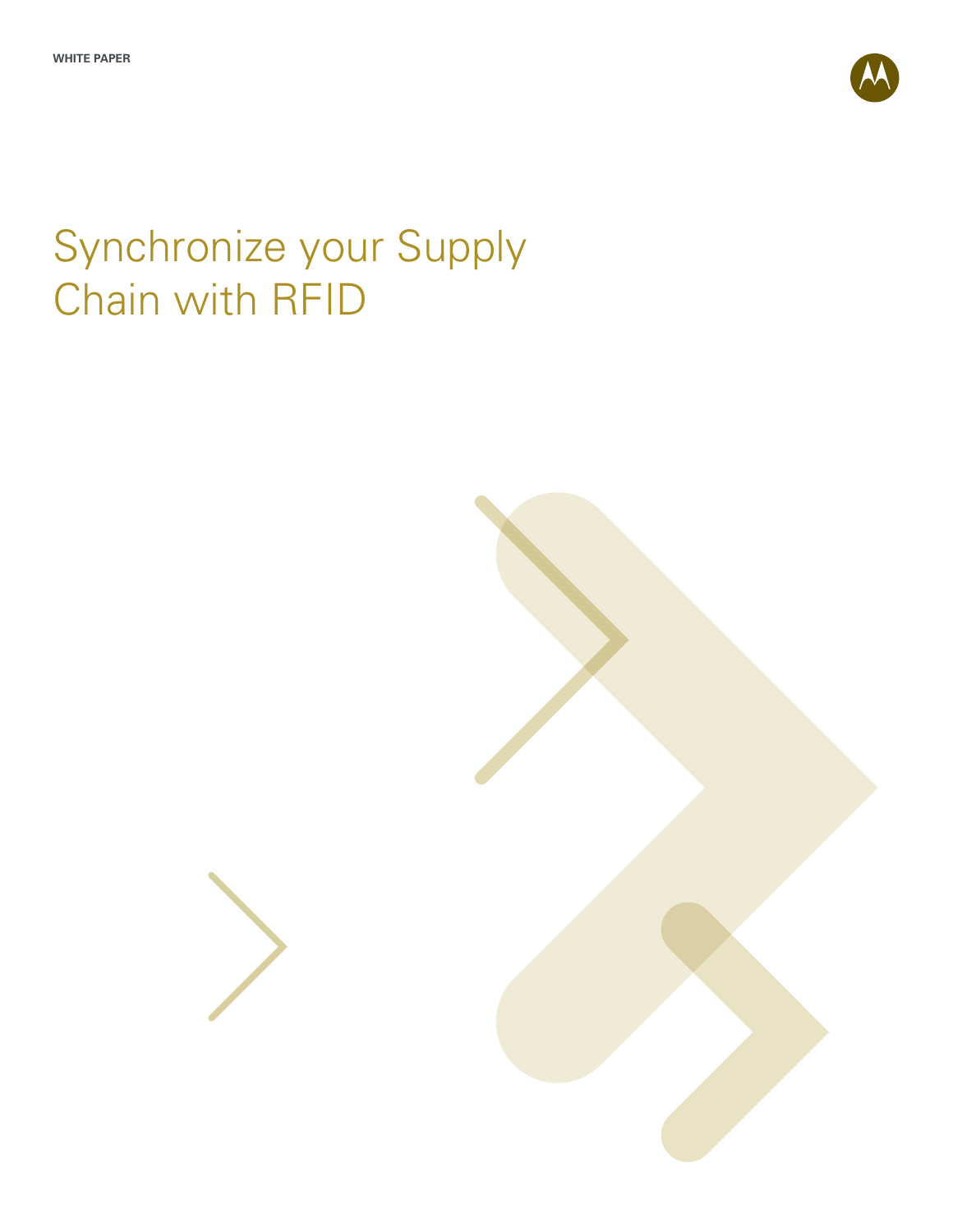### Executive summary

Driving efficiencies throughout your supply chain and increasing the velocity of items through the supply chain from creation to consumer is more than a business mandate today; it's a matter of business survival. If your company doesn't do it, your competition will.

Radio Frequency Identification (RFID) is a true next-generation technology — ready, available and being implemented today — that is transforming how companies manage and extract more business value from their supply chain operations.

Whether your focus is in manufacturing, wholesale distribution, retailing, travel and transportation or throughout government, RFID will drive profitability, increase revenue, reduce operating expenses and shrink inventory levels. It promises to have the same, if not more business impact as bar code technology, which automated global supply chains and created industry leaders of its early adopters a generation ago.

RFID directly affects a company's bottom line by creating new value in the supply chain, synchronizing the movement of material and products all along the way. It allows companies to:

- Increase visibility into their supply chain operations
- Respond more quickly to real-time disposition and dynamic business conditions
- Reduce errors and labor costs through increased automation
- Increase customer service, satisfaction and loyalty

RFID is quickly moving through a rapid adoption phase and gaining momentum, as:

- Major companies and organizations with global scope are demanding business partners or companies develop and deploy RFID applications and solutions.
- A powerful, single global standard  $-$  Gen 2  $-$  has emerged that offers significant performance benefits, enables scalability and offers a clear deployment path.
- The benefits and return-on-investment are proven, significant, measurable — based on extensive piloting and early adopter deployments — and provide incremental profits that justify the investment.

In the following pages you will see how RFID can impact organizations all along the supply chain, from the evolution of RFID — through real-world implementation case studies. As you read on, imagine the power that RFID solutions can deliver to your organization; the technology is here today, and it can help you synchronize your supply chain — delivering a true competitive advantage.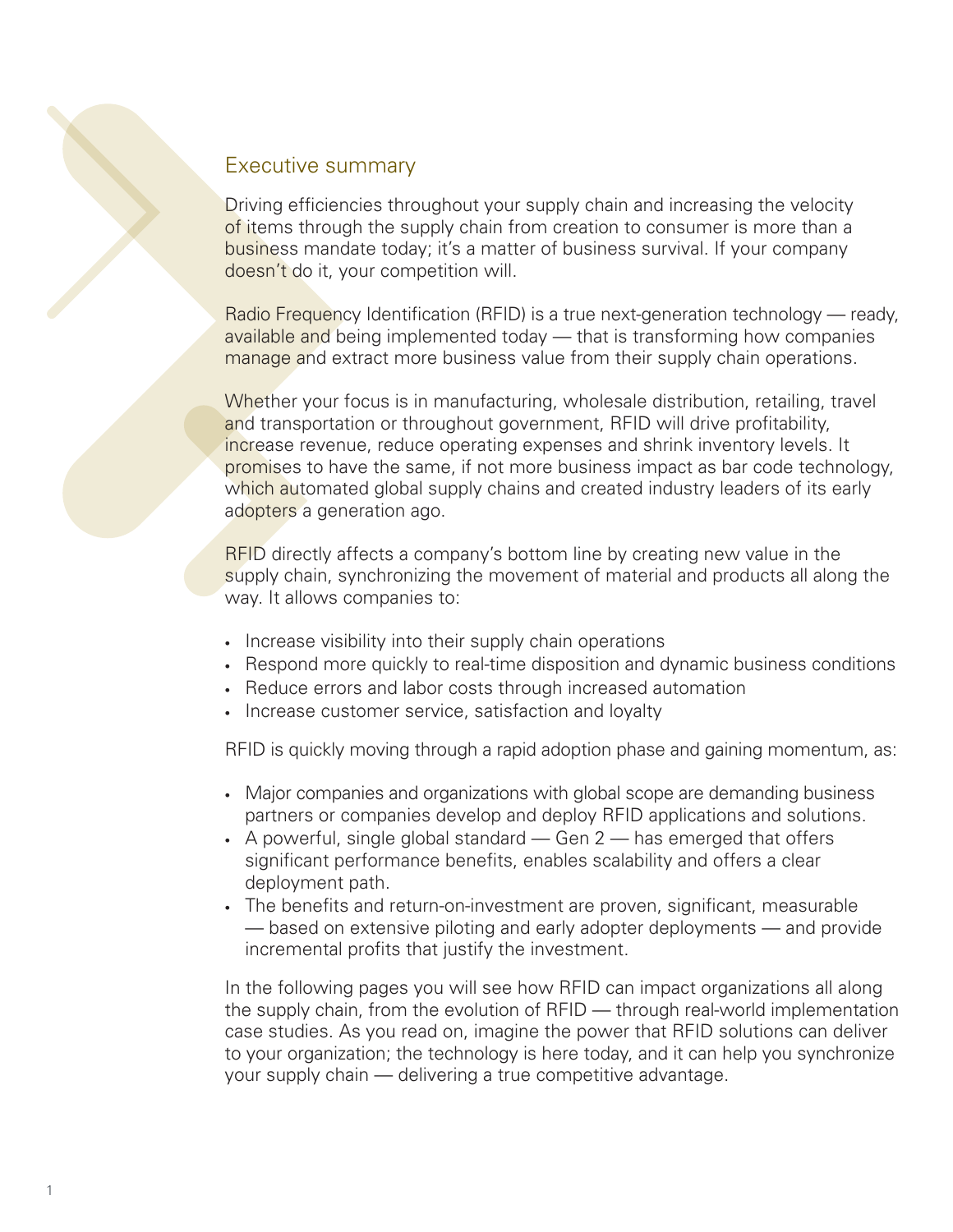# RFID and the Supply Chain

There's an information technology revolution in the supply chain that's changing the way business is conducted — RFID — a technology with the promise for dramatically increasing operational efficiencies.

RFID isn't a new technology. It has been in use for years, studied even longer, and has already brought its unique identification benefits to toll collection, large container tracking and access control for some time now.

The supply chain — the ultimate production and delivery engine — has been around for nearly 100 years. Leveraging RFID technology as a complement to bar codes in the supply chain is a natural evolution of technology, driving efficiency and productivity all along the way.

#### RFID, the "Talking Bar Code" shrinks the Supply Chain

Collapsing the supply chain — shrinking the time it takes for finished products to get from the front end of manufacturing, through distribution and transportation, to the shelves of a store and into the hands of the consumer — impacts the bottom line for all businesses. Master the supply chain and succeed; fall behind and fail.

The supply chain has been affected by various technologies over the years. Few, if any, have had the promise of RFID. Unlike other technologies that might have provided incremental benefits, RFID can significantly increase the speed of information and maximize supply chain efficiencies. RFID allows users to know the location and status of RFIDtagged containers, pallets, cartons, or individual assets at all times. Unlike a bar code, which must be visually located and scanned for on-demand operation, an "always-on" RFID tag simply awaits the reader signal to access real-time critical business information at any time.

RFID is a technology that allows companies to:

- Increase visibility and accuracy of the supply chain by providing real-time visibility to product flow
- • Reduce the time it takes to make important supply chain decisions by providing access to real-time information
- Respond quicker than ever before to customer demands through better information management
- Improve error correction ratios by increasing levels of automation

#### What makes RFID different from bar coding?

RFID technology is a natural fit for some applications offering incremental benefits and works in a complementary fashion, or partners with bar codes in others. Although RFID tags and bar codes provide similar data capture functionality, there are a number of differences:

- Bar codes require line-of-sight reading and have limited read ranges, while an RFID reader can detect a tag that is not visible at distances considerably greater than bar codes
- Multiple RFID tags can be read simultaneously, while bar codes must be read individually
- RFID tags have memory which can be updated, while bar code data remains static
- RFID tags can identify a specific item as well as the item's pedigree or other pertinent information, while a bar code identifies the type or class of item as part of a category
- • RFID systems provide full automatic data collection, while the bulk of bar code applications require manual intervention, introducing the potential for human error
- RFID significantly reduces the time required to locate assets, operating in a manner similar to a Geiger counter, automatically seeking the location of specific tagged items

#### RFID and rapid adoption

Why is RFID suddenly so important and vital to the supply chain? What's driving companies to scrutinize RFID? And, most importantly, is it viable today? RFID has generated excitement in the industry, primarily because of the promise of dramatic business and operational benefits. The rapid adoption of RFID is being driven by companies that are facing both external and internal pressures as well as: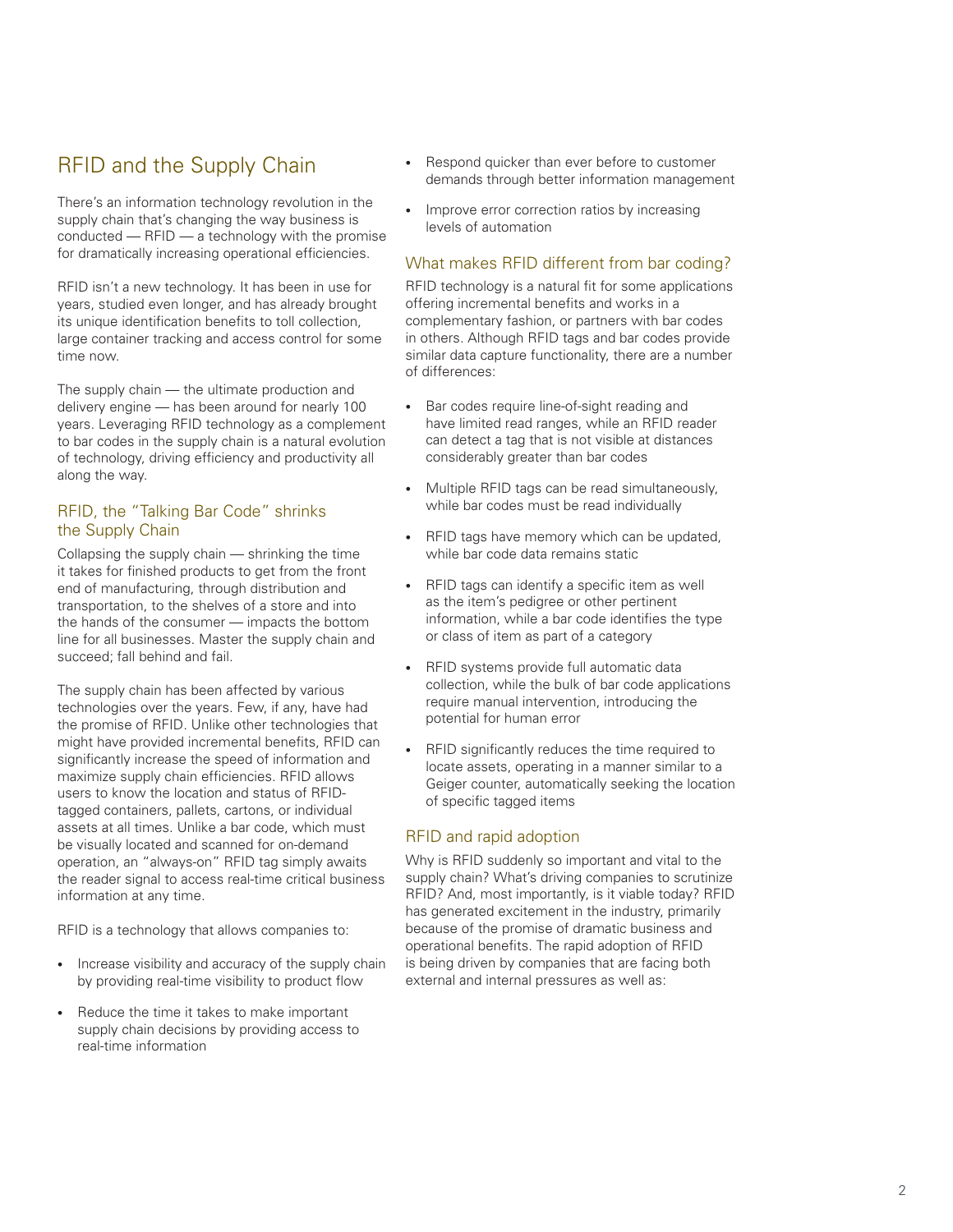"The DoD has run a number of pilots over the past few months that has produced no surprises and justified the military's view that RFID was worth the investment. It is not just that the DoD can reduce inventory. RFID could help the DoD better support soldiers in the field. Better management of inventory means weapons systems are up and operating more of the time. That is where the big savings are."<sup>1</sup>

Alan Estevez, Asst. Deputy Undersecretary of Defense, Supply Chain Integration

- Industry mandates and direct guidelines outlining specific labeling requirements:
	- Wal-Mart and other global retailers such as Target and BestBuy are mandating that suppliers apply RFID tags to all pallets and cases, phasing in the technology
	- The U.S. Department of Defense, which runs what is considered the world's largest and longest supply chain with more than 60,000 suppliers, has mandated a phased-in approach for RFID labeling to its suppliers
	- The U.S. FDA (Food and Drug Administration) is looking to RFID to control the nation's drug supply to ensure quality and reduce counterfeiting
- Standards adoption, once considered a barrier to RFID adoption, is a diminishing issue. In particular, there is convergence around Gen 2, a global standard that promises a single, clear development path
- Tag pricing continues to drop as demand increases and the benefits of volume production are phased in
- • Comprehensive RFID systems and solutions are available today. These solutions vary from getstarted RFID kits, to full system implementations that include advanced fixed and mobile RFID readers, to packaged systems like portals and reader stations
- The proliferation of a true, "global" economy, increasing competition and complex trading networks, are applying pressure to the bottom line, driving interest in a technology that can dramatically improve efficiency across their operations, cut costs and deliver a competitive advantage
- • Clear real-world business benefits have been documented by independent studies and early pilot programs by some of the world's leading companies and organizations

It is well known that companies that focus on improving the efficiency of their supply chain are improving their ability to meet their customers' demands and driving increased customer satisfaction and loyalty. RFID can help make it happen by synchronizing the supply chain — from raw materials entering a manufacturing plant to incoming shipments of finished product at the back door of a retail operation.

The bottom line: RFID is real, it's here and it's ready to be invested in and implemented today.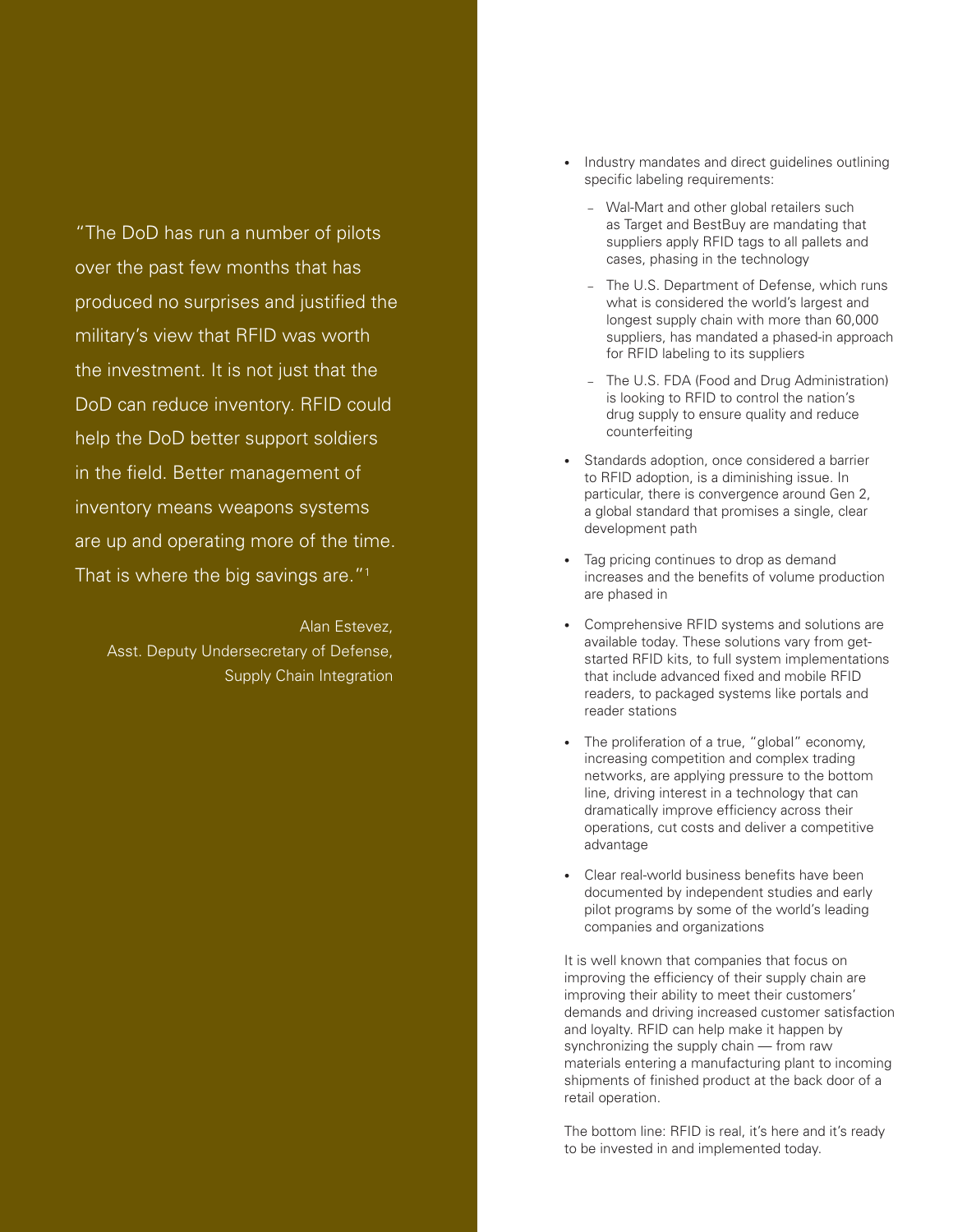# RFID — The next generation of data collection

Think of RFID as the next generation of, or an "enhanced" bar code. Just like bar codes, it is an essential element of an enterprise mobility system, offering even greater access to information across your systems. With RFID, data capture takes a quantum leap forward, with much higher information capacity, non-contact information transmission and always-on identification with limited or no human intervention. It takes the ability to capture, move and manage information to the next level.

Just as bar code technology revolutionized the supply chain, raised the bar on customer demand and has been the key automatic identification data capture (AIDC) technology for the past 25 years, RFID will be a key AIDC technology for the present and the future. And just as the bar code was a leapfrog technology that rewarded its early adopters, so, too, is RFID an essential technology today.

#### RFID basics

There are four basic elements of an RFID system: tags, readers, antennas and software with a number of options available for each component. Simply put, an RFID tag, like a bar code, stores information but has the capacity to store considerably more information than bar codes. RFID tags exchange information with RFID fixed or mobile readers by radio signal or radio frequency (RF).

#### RFID tags

At the heart of any RFID system is the tag, also known as the transponder. Two types of tags and their variants – active and passive – dominate the marketplace and are designed for specific applications. Active tags are battery powered with on-board battery power sources, contain up to hundreds of kilobytes of memory and can communicate data over longer ranges than passive tags. The tags are always on and always talking. Active tags, especially because of the built-in batteries, are far more expensive than passive tags. Active tags have been used for years and are typically used in long-range tracking applications and to track high-value inventory.

| <b>Active Tags</b>     | <b>Passive Tags</b>               |
|------------------------|-----------------------------------|
| <b>Battery Powered</b> | Beam Powered <sup>1</sup>         |
| 100's of KB Memory     | $64 - 256$ bits Memory            |
| Expensive              | Inexpensive                       |
| Limited Battery Life   | Long Life                         |
| Active Transmit        | Backscatter <sup>2</sup> Transmit |
| Long Range             | Short/Medium Range                |
| Tag Talks First (TTF)  | Reader Talks First (RTF)          |
|                        |                                   |

1 - A circuit that derives ALL operational power from the RF environment (no on board power sources such as batteries, capacitors, etc). Reader

transmits "illumination" carrier which powers tags at all times of activity. 2 - Extremely low power communication technique, works by changing the reflectivity of the tag antenna used to encode data sent from tag to reader.

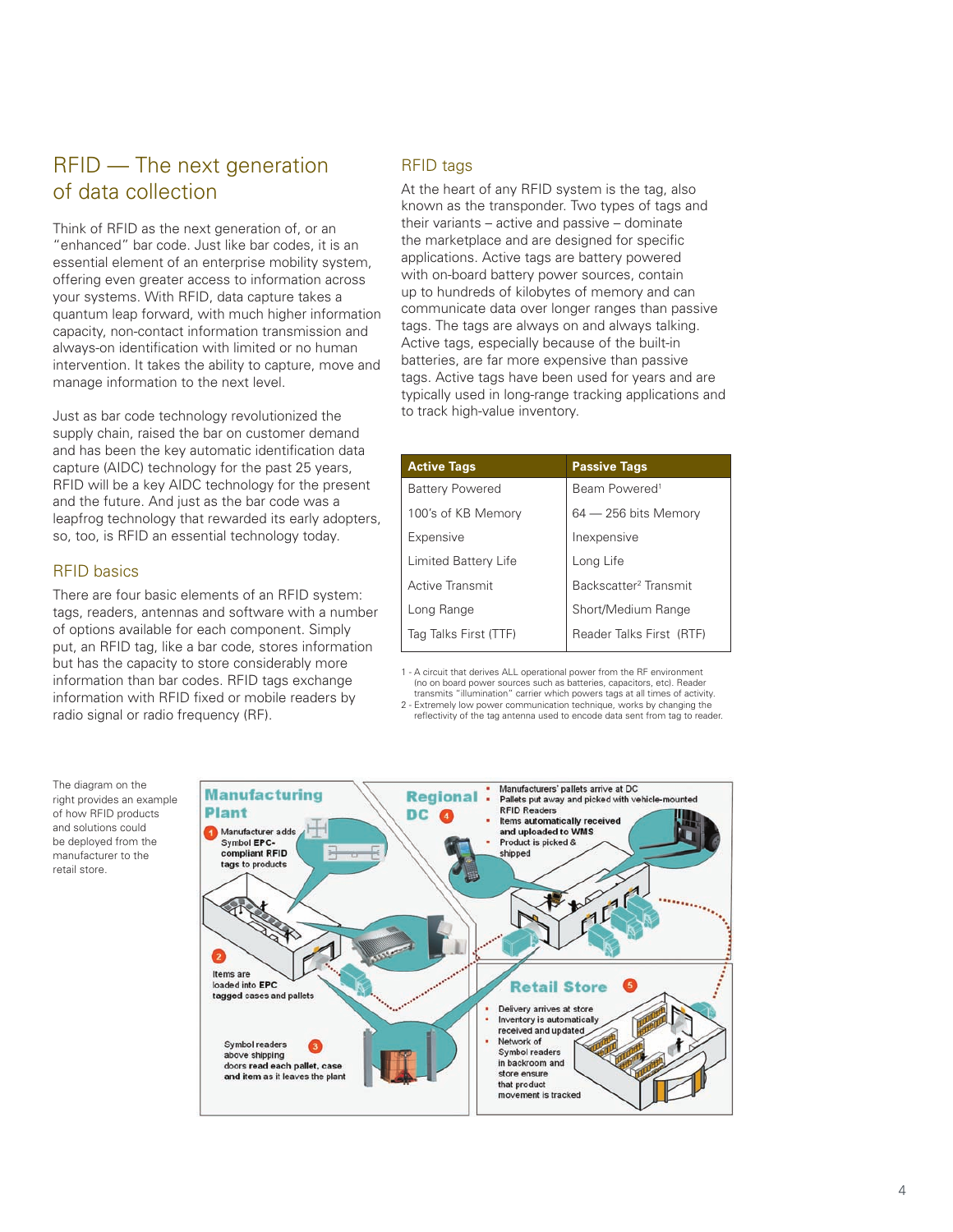Companies managing their supply chains primarily focus on passive UHF RFID tags. These passive tags, because their low cost and relatively long read ranges (up to 25 feet), offer the best performance/ value ratio across the supply chain. Passive tags communicate with readers leveraging backscatter technology and are "beam powered", meaning they derive all of their operational power from the RF environment. The RFID reader generates a radio signal and broadcasts it via the connected antenna configured in a radio frequency (RF) field. A tag, with an on-board antenna senses the radio signal and is energized; releasing its preprogrammed data and reflecting it back to the reader via a modulated radio signal. The reader then decodes the reflected signal, aggregates the data and passes the data to the host system. It all happens in an instant.

Physically, passive RFID tags are made up of a semiconductor chip attached to a printed antenna and mounted on a substrate, such as mylar or plastic. The type and design of the substrate, antenna and chip depends on the application.



There are also read or read-write versions of passive tags, similar to CD/DVD technology.

| <b>Read/Write Reprogrammable Data</b> |                          |  |  |  |
|---------------------------------------|--------------------------|--|--|--|
| <b>Advantages</b>                     | <b>Disadvantages</b>     |  |  |  |
| • Dynamic updates                     | • More costly            |  |  |  |
| • Redundancy                          | • Complex procedures     |  |  |  |
|                                       | · Duplicate databases    |  |  |  |
|                                       | · Delays - write process |  |  |  |
|                                       | • Range limitations      |  |  |  |
|                                       | • Potential for error    |  |  |  |
|                                       |                          |  |  |  |

#### **Readers**

There are various types of readers including mobile handheld devices, fixed-mounted readers and vehicle-mounted readers — and form-factor variations of each. The environment, application and a customer's individual supply chain requirements will determine the choice of reader. Choosing the best reader for the job will optimize performance. It is not a one-tool-fits-all equation.

A reader that is right for a high-speed conveyor in a factory might not be the best tool for a chilly, 1.2 million square foot warehouse that is densely filled with RFID tagged cartons and pallets.

A fixed reader would more likely be deployed for applications at the dock door such as shipping/ receiving or aligned along a conveyor belt as part of a work-in-process application. Handheld RFID readers are typically used where the most flexibility is required. For example, exception processing, stock picking, price audits or price changes are typical applications for a handheld RFID reader. Basically, a handheld makes sense when it is more convenient to bring the reader to the item. Multi-protocol readers provide the capability to read Gen 1 and Gen 2 tags, protecting the investment of those early adopters who have deployed Gen 1 RFID. Advanced RFID readers will provide a firmware upgrade capability to Gen 2 and will be dense-reader mode certified by EPCglobal.

Read ranges between tags and readers vary and the user should look for readers that offer longer read ranges as well as higher yield quality and flexible orientation. A reader offering a more industrial design is better prepared to face the challenges of real-world use; and in addition, look for readers that offer multi-reader modes, particularly densereader modes if the work environment is operating a large number of readers in a small area. Readers are also offered as reader systems or packaged systems which deploy readers in multiple form factors including portal systems, conveyor systems and vehicle-mounted (e.g. forklift) readers. Packaged systems provide turnkey solutions which are designed for rapid enterprise deployment. Point product solution offerings are characteristic of early market technology. In order for RFID to reach broad, mainstream deployment, RFID solution vendors must offer packaged solutions to minimize the deployment complexity.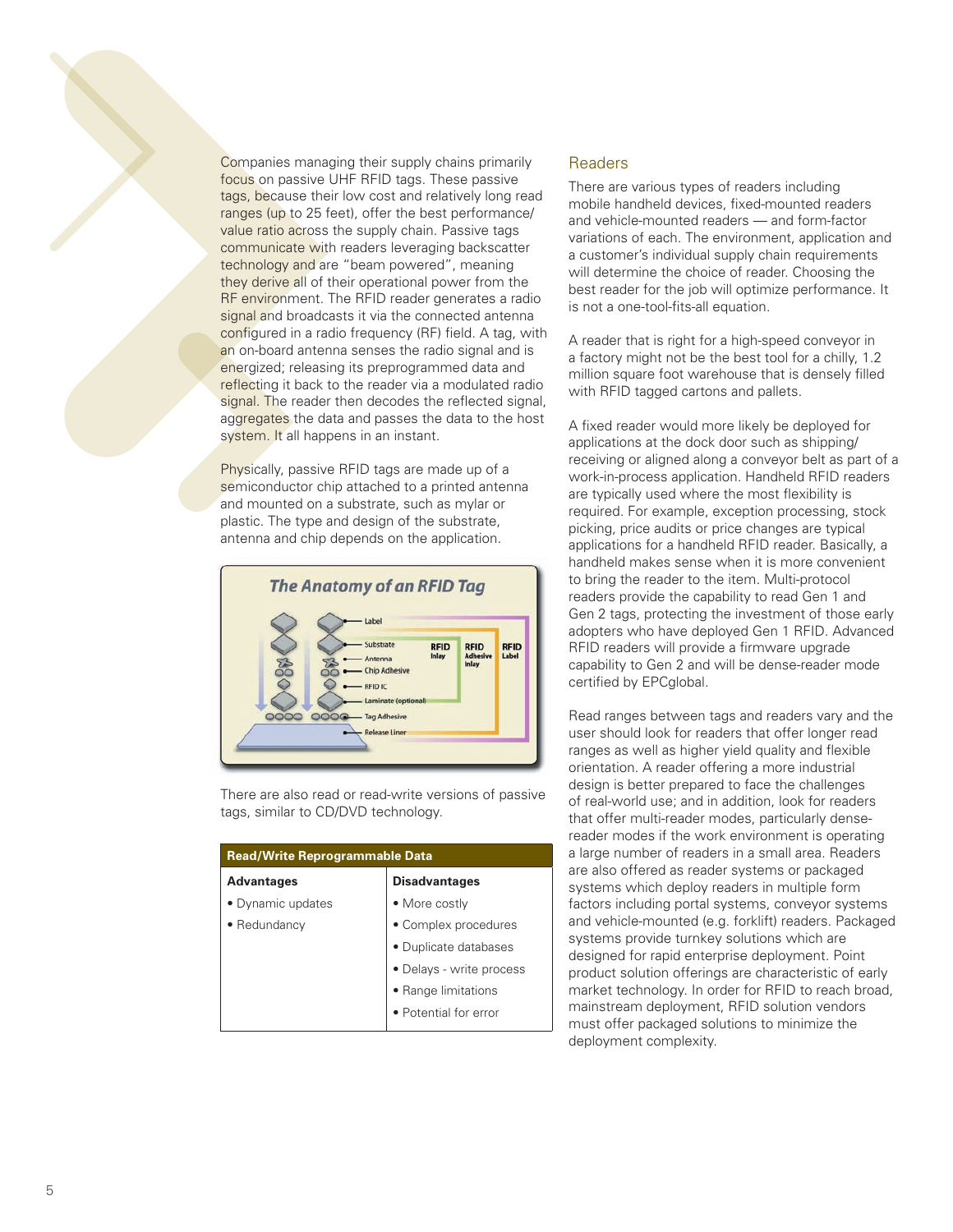*"This is no longer a take-it-on-faith initiative. This study provides conclusive evidence that EPCs increase how often we put products in the hands of customers who want to buy them, making it a win for shoppers, suppliers and retailers."2 – Linda Dillman, Executive Vice President and CIO, Wal-Mart*

#### Antennas

The antenna is a key operational component for both the tag and the reader. Again, selecting the best antenna will depend upon the application, operating environment and also your performance requirements.

There are a number of antennas available offering the ability to operate indoors or outdoors, or the ability to withstand extreme heat and cold as well as moisture and vibration. In addition, polarity (RF emission pattern), power levels (usually from under one watt to high power applications up to 20 watts), long range and large area RFID tag reading and high speed RF signal conversion are also factors.

# RFID benefits: Operational and business

Companies who have achieved a higher level of efficiency are more agile, more effective and more profitable with their trading networks and in their business processes. Efficiency drives bottomline savings and yields un-arguable competitive advantage from concept to consumer.

RFID, working in tandem with other technologies as part of a larger enterprise mobility system, vastly enhances supply chain efficiency and profitability by providing greater visibility throughout the supply chain increasing automation, reducing shrinkage, enhancing inventory visibility and lowering out-ofstock items. It's ready today with the speed, range, and reliability needed to track products better than existing systems and with proven ROI to track products at the pallet and case level.

RFID allows more frequent data collection and greater information capture. Every dock door, conveyor and work-station becomes an important data collection oasis with vital information that can be read in real time to measure exactly what is in the supply chain.

#### A four point benefit compass

The tangible benefits from RFID are derived from access to the information resulting from optimized business processes and can be categorized as follows:

- Automation: Reducing labor touches and manual processes, reducing costs and error rates
- Speed: RFID dramatically increases product flow and handling speeds
- Visibility: It increases material visibility, handling flow and reduces inventory levels accordingly
- • Business Intelligence: RFID accelerates decision making by providing access to real-time information

All paths lead to the ability to make faster, better decisions and the ability to be more responsive to the customer.

#### ROI proven-today

An independent University of Arkansas study, commissioned by Wal-Mart, led to compelling data that RFID dramatically improves efficiency in the supply chain by streamlining and improving operational performance. Businesses that were gingerly considering an RFID investment or took a "prove it to me" attitude now have documented proof.

The 29-week study,<sup>3</sup> which examined 24 Wal-Mart distribution centers — 12 of which were receiving RFID-tagged products and 12 that did not provides conclusive evidence that an RFID solution puts products in the hands of customers who want to buy them far more often than a solution that does not include RFID, making it a win for shoppers and all supply chain contributors. The study also found:

- RFID decreased out-of-stock items by 16%
- Out-of-stock items were replenished three times faster on tagged items than on items with only bar codes
- A 10% reduction in manual orders placed by stores with RFID tagged items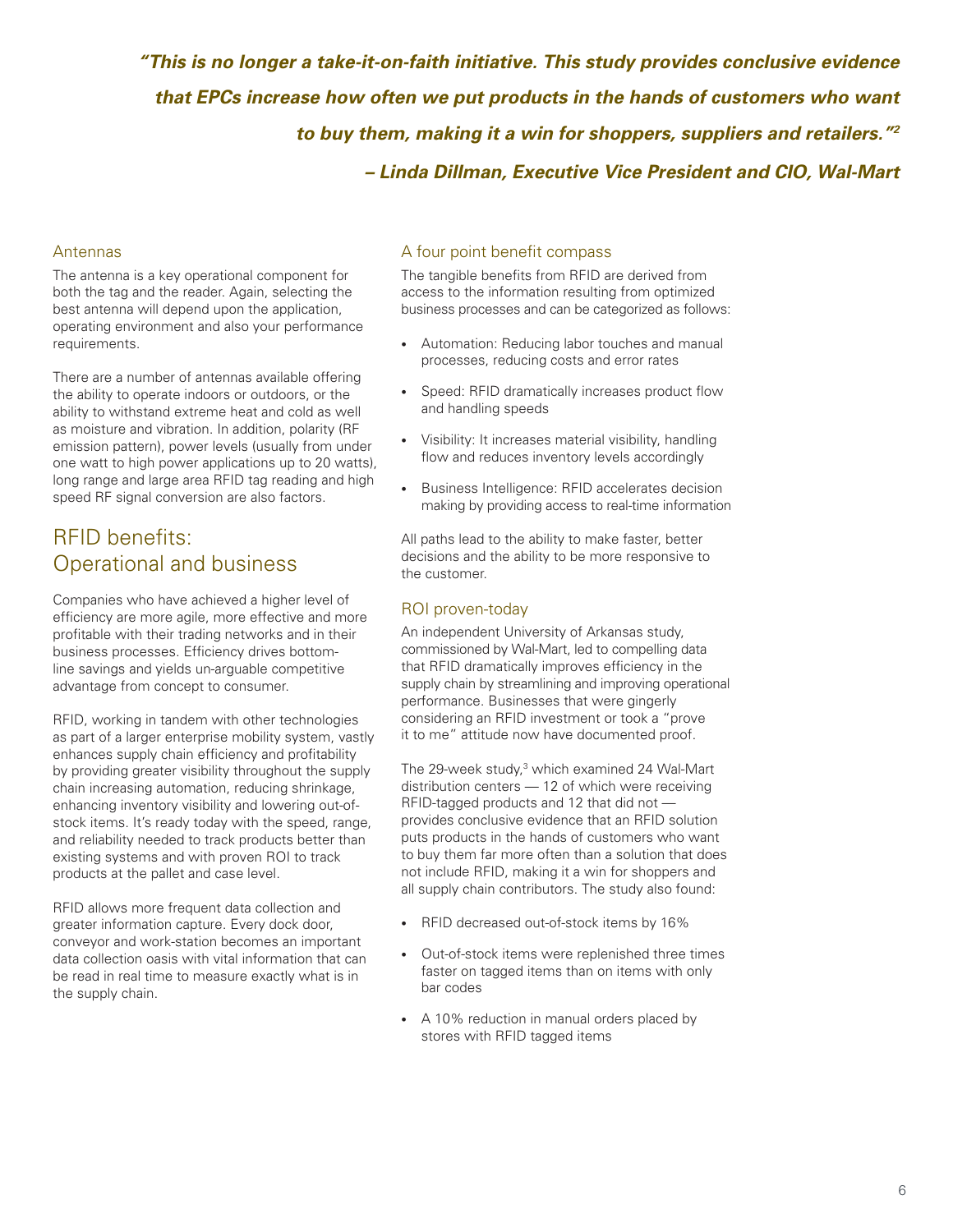The Wal-Mart study is a one of many to come as companies roll-out RFID across their enterprises. The key take away is that the promise of RFID is turning into reality.

The promise of RFID has been touted as delivering benefits on such a wide scale that it is hard to know what to expect when you implement various applications. RFID does offer significant benefits that will vary depending on how it's used. The following chart show the functional applications, key users and the benefits that can be achieved. The benefits are no longer just a promise, they're real. Everyday, there are new studies published highlighting the real savings and real productivity benefits.

# The importance of global standards

Just as bar code technology passed through a standards alignment phase, RFID has faced similar challenges. EPCglobal, a not-for-profit organization established to promote and support the Electronic Product Code (EPC) network, led the drive to create global RFID standards for air interface protocol, data content, testing methodology and performance.

Today, RFID has evolved into a viable technology with a single, global standard in place that allows a company's technology investment to grow stronger by withstanding and anticipating new specifications as they are introduced.

| <b>Industry</b>                    | <b>RFID Benefit Improves/Enhances</b>                                                                                                                                                                                                                                                                           | <b>Users</b>                                                                                   |
|------------------------------------|-----------------------------------------------------------------------------------------------------------------------------------------------------------------------------------------------------------------------------------------------------------------------------------------------------------------|------------------------------------------------------------------------------------------------|
| <b>Manufacturing</b>               | • WIP Monitoring<br>• Inventory Management<br>• Supply-Line Replenishment<br>• In/Out Control<br>• Customer Mandates & Compliance<br>• Product Flow Visibility<br>(Receiving, WIP, Inspections<br>Shipping)<br>• Enhanced Traceability<br>• Mobile Track & Trace (prevent<br>product diversion, counterfeiting) | • Assembly Workers<br>• Shipping/Receiving<br>• Management<br>• Compliance Personnel           |
| <b>Wholesale Distribution</b>      | • Returns Processing<br>• Warehouse Management<br>• Receiving/Put Away/Shipping                                                                                                                                                                                                                                 | • Loading Dock Personnel<br>• Warehouse Personnel                                              |
| <b>Travel &amp; Transportation</b> | • Delivery Confirmation<br>• Warehouse Management<br>• Enhance Asset Tracking<br>• Tracking Trailers/Containers<br>• Package ID<br>• Baggage Tracking<br>• Security/Access<br>• Parts Tracking                                                                                                                  | • Warehouse Personnel<br>• Baggage Handlers<br>• Security Personnel<br>• Maintenance Personnel |
| <b>Retail</b>                      | • Stock Control<br>• Warehouse Management<br>• Price Audits/Change<br>• Store Receiving<br>• Inventory Management<br>• Replenishment                                                                                                                                                                            | • Sales Associates<br>• Receiving Dock Personnel<br>• Stock Room Personnel<br>• Supervisors    |
| Government/DoD                     | • Logistics/Supply<br>• Instant Personnel Tracking<br>• Increased Security                                                                                                                                                                                                                                      | • Service Personnel                                                                            |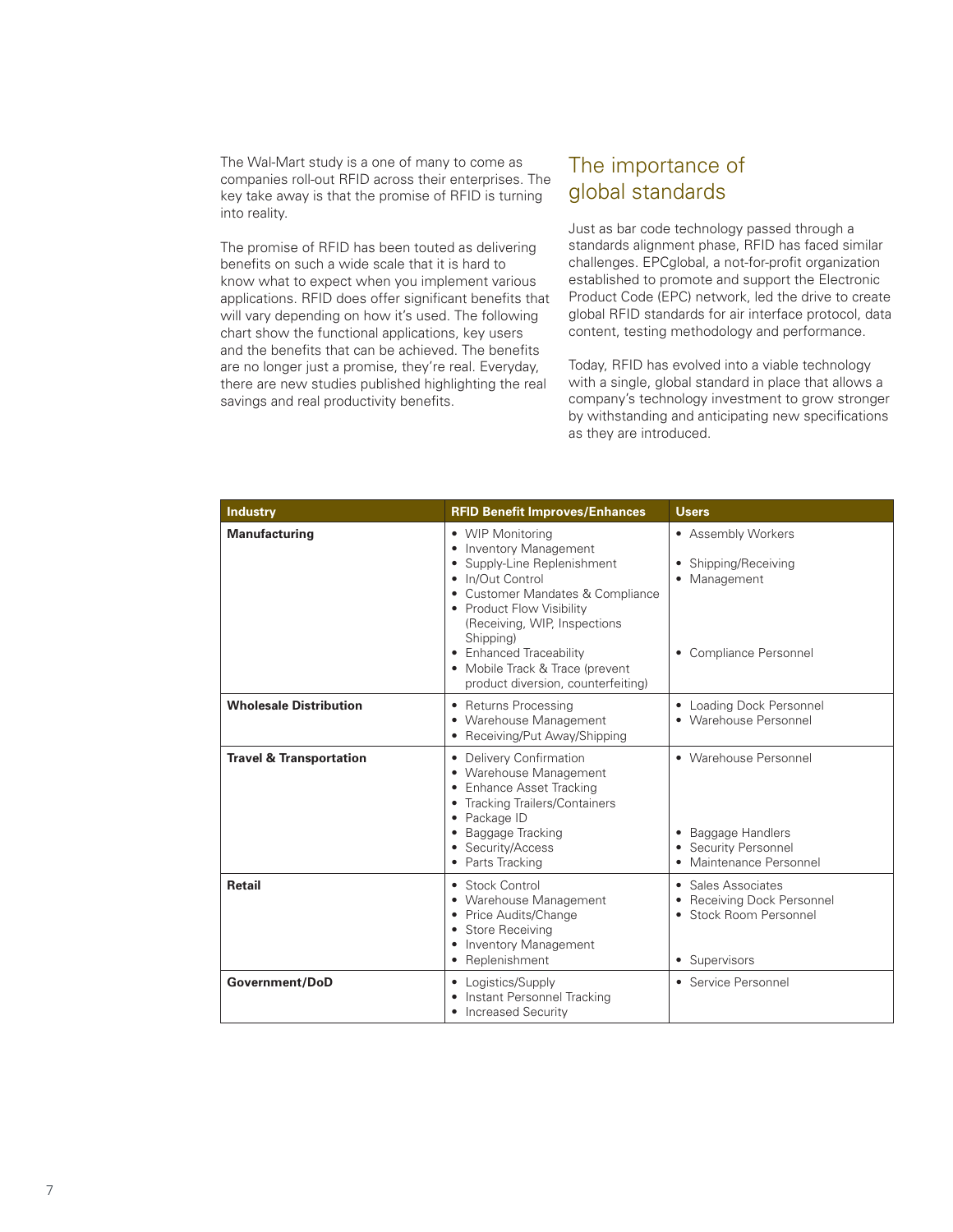# *"The concept of an EPC global network that securely connects products to manufacturers and retailers throughout the supply chain is becoming a reality."3 – Scott McNealy, Chairman and CEO, Sun Microsystems, Inc.*

The EPC Gen 2 standard offers a global, singlestandard protocol delivering significant operational efficiency and security improvements and enables hardware manufacturers and system providers to develop equipment that is interoperable, performs better and provides greater flexibility.

Motorola has actively supported global standards and has a deliberate approach with a structured upgrade strategy and migration path for RFID. Motorola believes that Gen 2 will allow RFID to reach its full potential and is a natural progression from Gen I.

#### Single global protocol: Greater flexibility, versatility and performance

Unlike Gen 1, which offered two different protocols for tags and readers, (class 0 and class 1), Gen 2 provides a single, unified global standard. The standard also sets minimum performance standards on read ranges and read rates to ensure vendor product compatibility.

A single protocol brings all global technology developers and solution providers together to hasten the development of the technology, ultimately driving costs and, therefore, prices down as volume demand increases.

Gen 2 improves on performance, throughput, accuracy and operational reliability, in diverse regulatory environments — including North America, Europe and Asia. Gen 2 delivers greater flexibility and more choices: Gen 2 readers can read more classes of tags – from an active tag with a sensor to a simple tag with a unique ID and was developed to allow for RFID products with expanded functions. Gen 2 tags provide greater versatility and performance, and use advanced filtering techniques which eliminate multi-reader and noise issues.

The standard allows readers to operate in single reader, multi-reader or dense-reader mode. Densereader mode provides optimum performance for work environments such as a warehouse, distribution center or manufacturing facility where readers may be operating in close proximity to one another. Gen 2 defines the specification for

the spectral bandwidth, cutting through noise and preventing readers from interfering with each other. Gen 2 readers are not required to support the enterprise-critical Gen 2 dense-reader mode. The Gen 2 standard specifies that a reader must perform in one of the three reader modes, so a reader could be considered compliant, yet not capable of densereader mode. EPCglobal has certified a limited set of readers meeting the dense-reader specification.

#### RFID leadership and support

Motorola, a founding member of the EPCglobal standards body, and an instrumental leader in developing the EPC RFID Gen 1 and Gen 2 specifications, understands the importance of global standards. The company is also a founding member of the RFID Industry Licensing Program Consortium. This 20-member patent-licensing consortium, comprised of the world's leading RFID technology development companies, brings advanced solutions to market faster by providing access to pooled intellectual property and to essential RFID patents via a single license. The consortium will also drive down the cost and complexity of managing IP, promote rapid adoption of RFID and allow RFID to be widely implemented across the marketplace.

# Motorola, your partner for RFID solutions

Now is the right time to invest in RFID. Choosing the right vendor for your enterprise operations is a critical business decision that will impact your bottom line. The right decision will mean the difference between implementation success or failure.

Having led the bar code revolution and with 30 years of proven experience and technology leadership, Motorola is now actively developing and deploying the next generation of automated data capture standards-based RFID technology solutions.

Motorola's RFID product portfolio provides comprehensive solution coverage across many industries and multiple applications. Our products are based on Electronic Product Code (EPC) standards, include multi-protocol, fixed and handheld readers,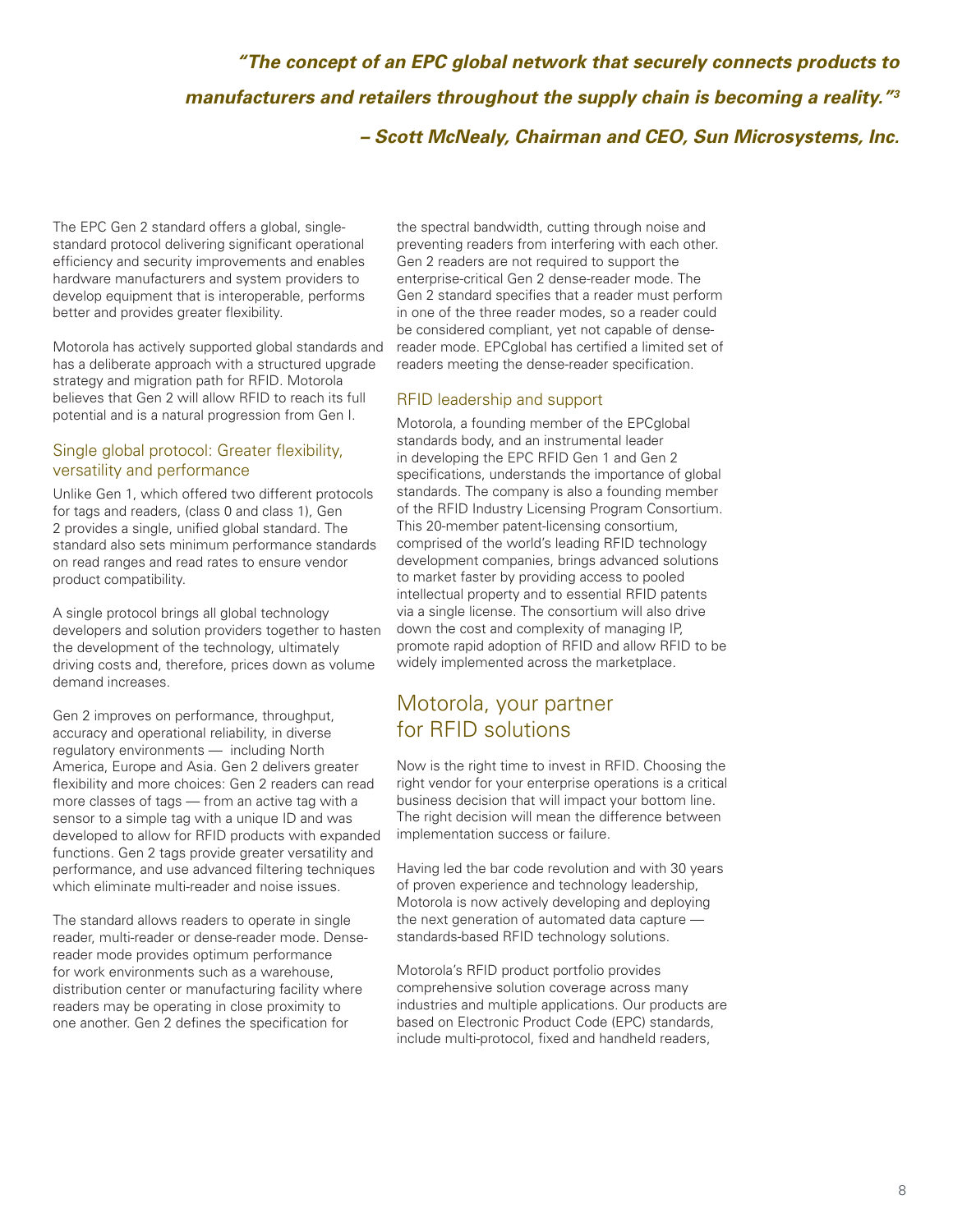#### **History of RFID**

#### **Mid 1970s**

Bar code data capture (Symbol invented and brought to market handheld laser scanning, which ushered in the age of the mobile worker).

#### **Mid 1980s**

Ruggedized mobile computing (allowing information to be captured and managed at the point of decision and not behind a desk).

#### **Mid 1990s**

Wireless local area networks (a quantum leap for communicating and quickly acting upon important information).

#### **Late 1990s**

Two dimensional symbologies (Symbol invented and put in the mainstream PDF417, perhaps the most prolific 2d symbology).

#### **Early 2000s**

- 2000: Developed and donated to EPC Gen 1 protocol specification 2003: First EPC RFID handheld
- • 2004: First EPC multiprotocol fixed reader
- 2004: Patented, RFID energy-harvesting, charge-pump technology
- • 2005: Over 60M EPC RFID inlays/tags manufactured
- 2005: Deployed over 10,000 EPC RFID readers

and reader systems, packaged for industrial deployment, performance and manageability. Through a worldwide network of partners, Motorola offers a broad variety of hardened tag and inlay solutions optimized for a variety of applications.

Motorola's RFID expertise goes beyond products. Motorola understands the supply chain and has the deep vertical market expertise to ensure proper system design. Alongside our partners, we've focused on just that — helping companies implement solutions that enhance the efficiency of their supply chain.

Motorola's proven technology, experience and standards-based philosophy provide a unique value proposition.

#### Technological leadership

Motorola continues to be instrumental in the development and deployment of technology and products that enable enterprise mobility. Over 900 patents to date span all areas from advanced data capture, mobile computing, wireless LAN infrastructure, mobility software platform and RFID.

For more than thirty years, Motorola, working closely with its customers, has led the development and brought to market a number of important technologies critical to enhancing efficiencies across the supply chain.

#### Standards leadership

Motorola has explored the possibilities and benefits of RFID since the early stages of the technology.

As a founding member of EPCglobal, Motorola continues to drive standards adoption to facilitate interoperability among vendors and scalable solution development. Motorola was the first to market and deploy EPC multi-protocol fixed readers, EPC handheld RFID readers and EPC RFID portal systems.

Motorola's tag and reader innovation includes early dense-reader mode operation for readers, flexible RFID antenna product designs that can provide a migration path to accommodate new standards, and tags designed for any surface and/or environment. Motorola holds a number of patents specific to RFID, such as a charge pump designed to boost power from tag to reader, and more than 900 mobilitycentric patents overall.

#### RFID leadership

Motorola was one of the first vendors to offer a complete line of RFID systems and products to many large retailers and manufacturers facing compliance mandates. Our installed base also consists of those early adopters who sought new avenues for competitive advantage across multiple supply chain applications in retail, aviation, pharmaceutical and others.

Motorola's services and support offerings are the broadest available providing on-site, go-live and ongoing support. Our extensive real-world experience runs from business need assessment training, rollout and support — everything from pilot through deployment. We help companies select the right products, choose the correct tags to ensure optimal reading, execute a pilot with measurable results, investigate the impact of RFID on its business and customer satisfaction, determine and calculate the return on investment, and demonstrate, quantitatively, the benefits of RFID.

#### The enterprise mobility solution

RFID is a critical technology that impacts the entire supply chain. Today, Motorola deploys RFID not only on an individual project basis, but also as an integral part of a larger enterprise mobility system that encompasses bar code data capture, wireless networks, mobile computers, and mobility software and services to manage and maintain the system. It's the next generation of enterprise mobility that is happening now. Motorola offers this end-to-end systems approach to streamlining your business from the start of the supply chain all the way to the customer.

Motorola's collaboration with technology and application partners ensures forward looking design as well as expands on our vertical knowledge and expertise. Our best-in-class partners allow us to offer an unmatched array of applications that target specific industries and functions and the capabilities to help you assess, implement and manage your investment based upon industry specific best practices.

At the end of the day, your choice of vendor when implementing RFID solutions should be a company that offers technology leadership, standards-based solutions, vertical market expertise, optimal TCO (total cost of ownership) and the overall RFID solution experience. Motorola has a proven track record and can ensure the success of your RFID solution. Motorola is your RFID partner.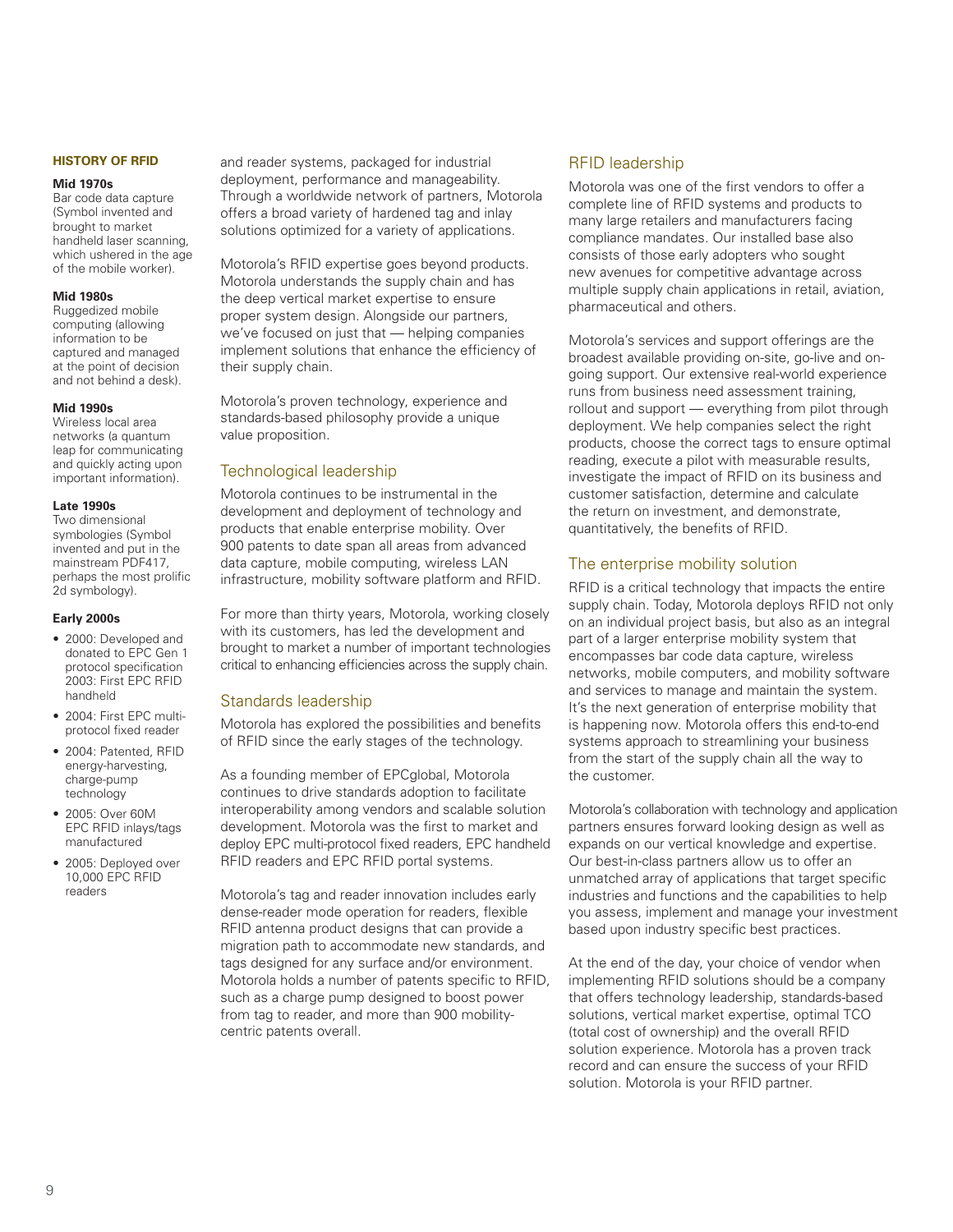# A glossary of important RFID terms 5

**Active tag:** An RFID tag that has a transmitter to send back information, rather than reflecting back a signal from the reader, as a passive tag does. Most active tags use a battery to transmit a signal to a reader. However, some tags can gather energy from other sources. Active tags can be read from 300 feet (100 meters) or more, but they're expensive (typically more than US \$20 each). They're used for tracking expensive items over long ranges. For instance, the U.S. military uses active tags to track containers of supplies arriving in ports.

Air interface protocol: The rules that govern how tags and readers communicate.

**Antenna:** The tag antenna is the conductive element that enables the tag to send and receive data Passive, low- (135 kHz) and high-frequency (13.56 MHz) tags usually have a coiled antenna that couples with the coiled antenna of the reader to form a magnetic field. UHF tag antennas can be a variety of shapes. Readers also have antennas which are used to emit radio waves. The RF energy from the reader antenna is "harvested" by the antenna and used to power up the microchip, which then changes the electrical load on the antenna to reflect back its own signals.

**Backscatter:** A method of communication between passive tags (ones that do not use batteries to broadcast a signal) and readers. RFID tags using backscatter technology reflect back to the reader radio waves from a reader, usually at the same carrier frequency. The reflected signal is modulated to transmit data.

**Circular Polarized Antenna:** A UHF reader antenna that emits radio waves in a circular pattern. These antennas are used in situations where the orientation of the tag to the reader cannot be controlled. Since the waves are moving in a circular pattern, they have a better chance of hitting the antenna, but circularpolarized antennas have a shorter read range than linear-polarized antennas.

**Closed-loop systems:** RFID tracking systems set up within a company. Since the tracked item never leaves the company's control, it does not need to worry about using technology based on open standards.

**Commissioning a tag:** This term is sometime used to refer to the process of writing a serial number to a tag (or programming a tag) and associating that number with the product it is put on in a database.

**Dense Reader Mode (DRM):** Dense Reader Mode is a mode of operation that prevents readers from interfering with one another when many are used in close proximity. Readers hop between channels within a certain frequency spectrum (in the United States, they can hop between 902 MHz and 928 MHz) and may be required to listen for a signal before using a channel. If they "hear" another reader using that channel, they go to another channel to avoid interfering with the reader on that channel.

**Frequency hopping:** A technique used to prevent readers from interfering with one another. In the United States, UHF RFID readers actually operate between 902 and 928 MHz, even though it is said that they operate at 915 MHz. The readers may jump randomly or in a programmed sequence to any frequency between 902 MHz and 928 MHz. If the band is wide enough, the chances of two readers operating at exactly the same frequency is small. The UHF bands in Europe and Japan are much smaller so this technique is not effective for preventing reader interference.

**Inlay:** An RFID microchip attached to an antenna and mounted on a substrate. Inlays are essentially unfinished RFID labels. They are usually sold to label converters who turn them into smart labels.

**Linear Polarized Antenna:** A UHF antenna that focuses the radio energy from the reader in a narrow beam. This increases the read distance possible and provides greater penetration through dense materials. Tags designed to be used with a linear polarized reader antenna must be aligned with the reader antenna in order to be read.

**Passive tag:** An RFID tag without a battery. When radio waves from the reader reach the chip's antenna, the energy is converted by the antenna into electricity that can power up the microchip in the tag. The tag is able to send back information stored on the chip. Today, simple passive tags cost from US \$ 0.20 to several dollars, depending on the amount of memory on the tag and other features.

**Sensor:** A device that responds to a physical stimulus and produces an electronic signal. Sensors are increasingly being combined with RFID tags to detect the presence of a stimulus at an identifiable location.

**Ultra-high frequency (UHF):** From 300 MHz to 3 Ghz. Typically, RFID tags that operate between 866 MHz to 960 MHz. They can send information faster and farther than high and low frequency tags. But radio waves don't pass through items with high water content, such as fruit, at these frequencies. UHF tags are also more expensive than lowfrequency tags, and they use more power.